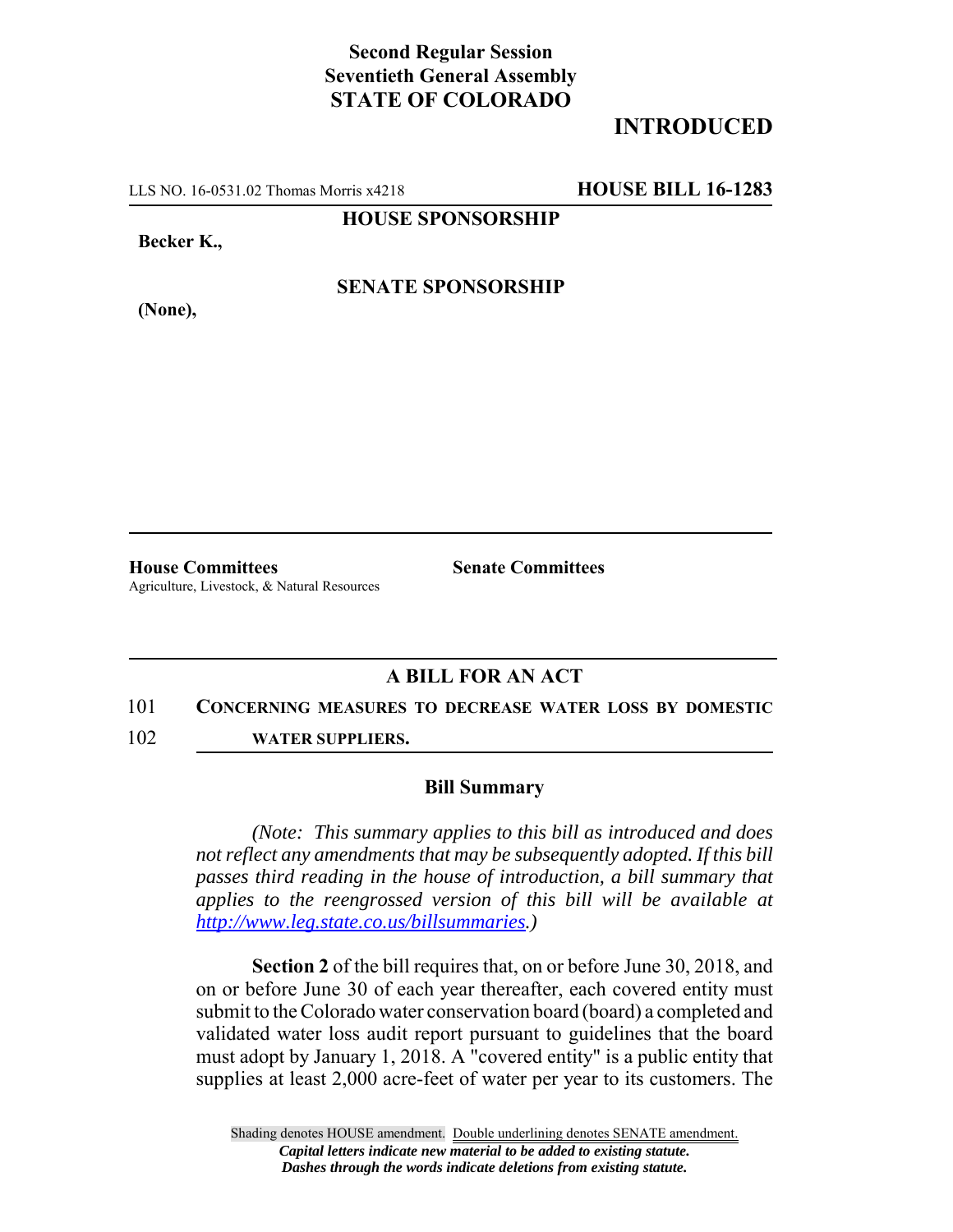board may make grants from the water efficiency grant program cash fund to provide water loss audit report validation assistance to covered entities. No earlier than January 1, 2020, and no later than July 1, 2021, the board must adopt guidelines establishing a score that a covered entity's validated audit report should attain. Beginning September 1, 2020, the board and the Colorado water resources and power development authority may consider whether a covered entity has submitted a required audit report in deciding whether to release financial assistance to the covered entity (**section 1**). **Section 3** transfers \$150,000 per year for 3 years from the drinking water revolving fund to the water efficiency grant program cash fund.

 *Be it enacted by the General Assembly of the State of Colorado:* **SECTION 1.** In Colorado Revised Statutes, 37-60-126, **amend** (9) (b) as follows: **37-60-126. Water conservation and drought mitigation planning - programs - relationship to state assistance for water facilities - guidelines - water efficiency grant program - definitions - repeal.** (9) (b) The board and the Colorado water resources and power development authority, to which any covered entity has applied for financial assistance for the construction of a water diversion, storage, conveyance, water treatment, or wastewater treatment facility, shall consider any water conservation plan filed pursuant to this section AND ANY VALIDATED WATER LOSS AUDIT REPORT REQUIRED BY PARAGRAPH (d) OF SUBSECTION (13) OF THIS SECTION in determining whether to render financial assistance to such entity. Such consideration shall be carried out within the discretion accorded the board and the Colorado water resources and power development authority pursuant to which such board and authority render such financial assistance to such covered entity. **SECTION 2.** In Colorado Revised Statutes, 37-60-126, **add** (13)

as follows: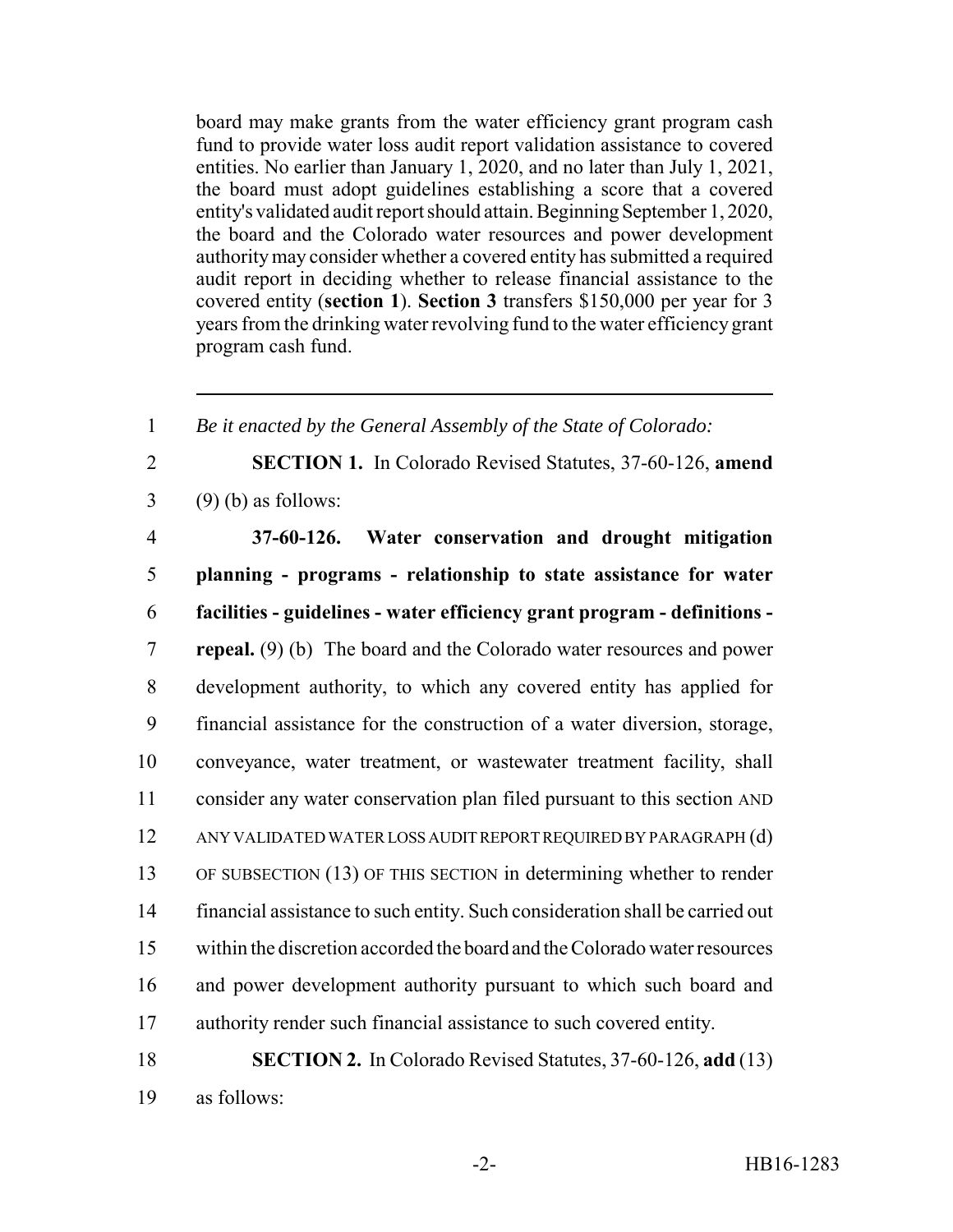**37-60-126. Water conservation and drought mitigation planning - programs - relationship to state assistance for water facilities - guidelines - water efficiency grant program - definitions - repeal.** (13) (a) **Short title.** THE SHORT TITLE OF THIS SUBSECTION (13) IS THE "WATER LOSS ACCOUNTING ACT OF 2016".

 (b) **Legislative declaration.** THE GENERAL ASSEMBLY FINDS THAT:

 (I) SAFE AND AFFORDABLE DRINKING WATER IS ESSENTIAL TO PUBLIC HEALTH AND ECONOMIC DEVELOPMENT THROUGHOUT THE STATE; 10 (II) THE COST OF PROVIDING RELIABLE DRINKING WATER IS INCREASING DUE TO FACTORS SUCH AS AGING INFRASTRUCTURE, 12 INCREASED ENERGY COSTS, AND MORE COMPLEX AND COSTLY CHANGES 13 TO THE REGULATORY REQUIREMENTS FOR SAFE DRINKING WATER;

 (III) WATER MAIN BREAKS ARE VISIBLE AND DISRUPTIVE MANIFESTATIONS OF THE MORE WIDESPREAD PHENOMENON OF LEAKAGE FROM WATER SYSTEMS;

 (IV) LEAKAGE OF DRINKING WATER FROM WATER DISTRIBUTION SYSTEMS ADDS TO THE COST OF SERVICE TO CUSTOMERS AND MAY LEAD TO INCREASED RAW WATER DEMANDS THAT NEGATIVELY IMPACT THE NATURAL ENVIRONMENT;

21 (V) THE FAILURE TO RECOVER REVENUE FROM WATER DELIVERED TO USERS DUE TO METERING AND BILLING INACCURACIES AND THEFT ALSO 23 INCREASES THE COST PER UNIT OF WATER THAT IS BILLED TO CUSTOMERS; **(VI) THE AMERICAN WATER WORKS ASSOCIATION (AWWA)**, A NATIONAL ASSOCIATION OF DRINKING WATER UTILITIES AND PROFESSIONALS, HAS RECOMMENDED THAT DRINKING WATER SUPPLIERS CONDUCT AN AUDIT OF WATER LOSSES ON AN ANNUAL BASIS;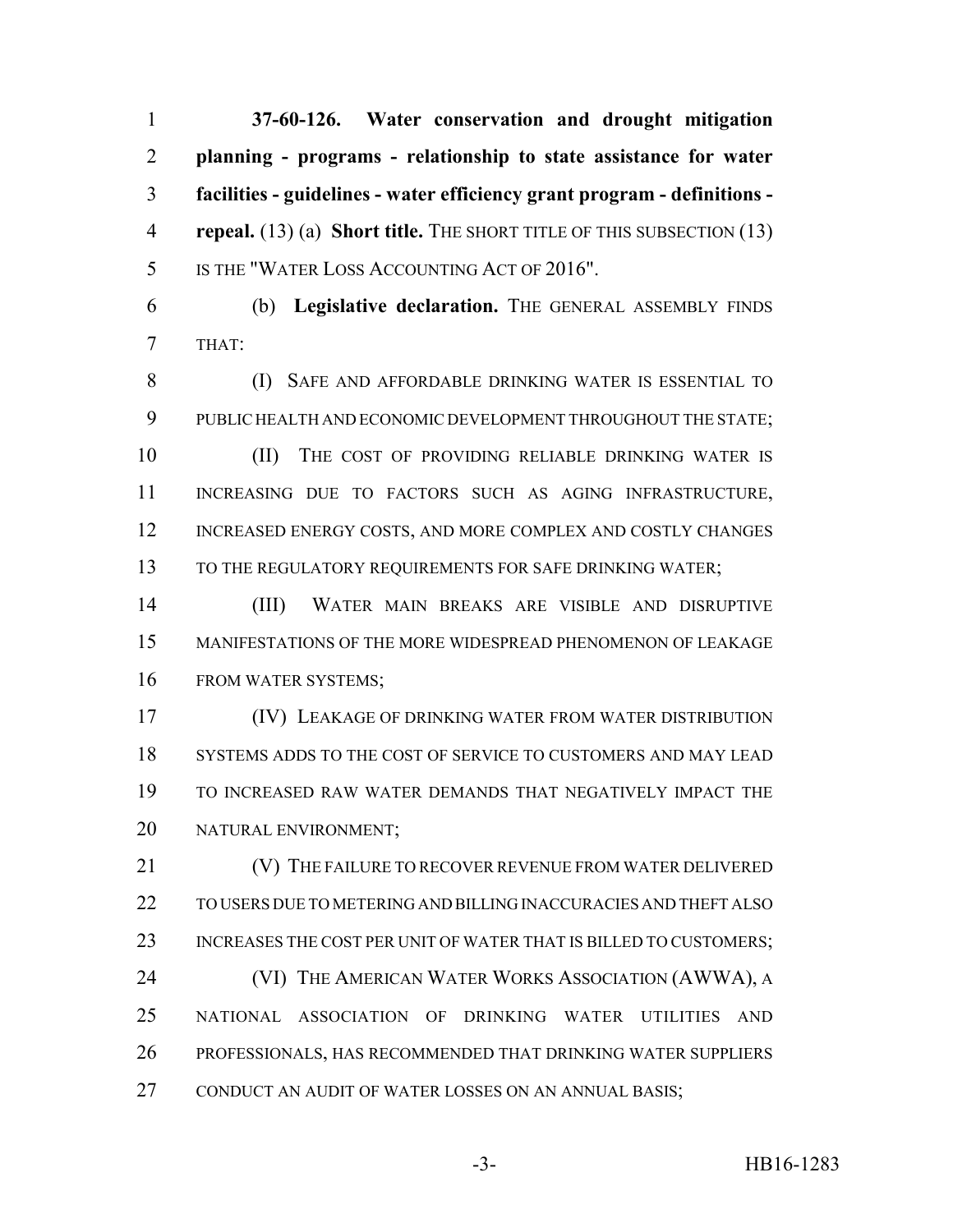(VII) THE AWWA HAS PUBLISHED SOFTWARE FOR USE IN CATEGORIZING AND REPORTING WATER LOSSES AND HAS MADE THIS SOFTWARE AVAILABLE WITHOUT CHARGE;

 (VIII) SEVERAL STATES NOW RECOMMEND OR REQUIRE PUBLIC WATER SUPPLIERS UNDER THEIR JURISDICTIONS TO CONDUCT AN AUDIT OF WATER LOSSES EACH YEAR USING THE STANDARDIZED TERMS AND METHODS PUBLISHED BY THE AWWA; AND

8 (IX) REGULAR AUDITING OF WATER LOSSES IS A NECESSARY FOUNDATION FOR THE ADOPTION OF COST-EFFECTIVE STRATEGIES TO REDUCE THE AMOUNTS OF LOST WATER AND REVENUE TO ECONOMICALLY REASONABLE LEVELS.

 (c) **Definitions.** AS USED IN THIS SUBSECTION (13), UNLESS THE CONTEXT OTHERWISE REQUIRES:

 (I) "VALIDATION" MEANS THE PROCESS WHEREBY A COVERED ENTITY USES A TECHNICAL EXPERT TO CONFIRM THE BASIS OF ALL DATA ENTRIES IN THE COVERED ENTITY'S WATER LOSS AUDIT REPORT AND TO APPROPRIATELY CHARACTERIZE THE QUALITY OF THE REPORTED DATA. THE VALIDATION PROCESS MUST FOLLOW THE PRINCIPLES AND TERMINOLOGY LAID OUT BY THE AWWA IN THE LATEST EDITION OF WATER AUDITS AND LOSS CONTROL PROGRAMS, MANUAL M36 AND IN 21 THE AWWA'S FREE WATER AUDIT SOFTWARE. A VALIDATED WATER LOSS AUDIT REPORT MUST INCLUDE THE NAME AND TECHNICAL QUALIFICATIONS OF THE PERSON ENGAGED FOR VALIDATION.

**(II) "WATER LOSS" MEANS THE DIFFERENCE BETWEEN THE ANNUAL**  VOLUME OF WATER ENTERING A WATER DISTRIBUTION SYSTEM AND THE ANNUAL VOLUME OF METERED AND UNMETERED WATER TAKEN BY REGISTERED CUSTOMERS, THE WATER SUPPLIER, AND OTHERS WHO ARE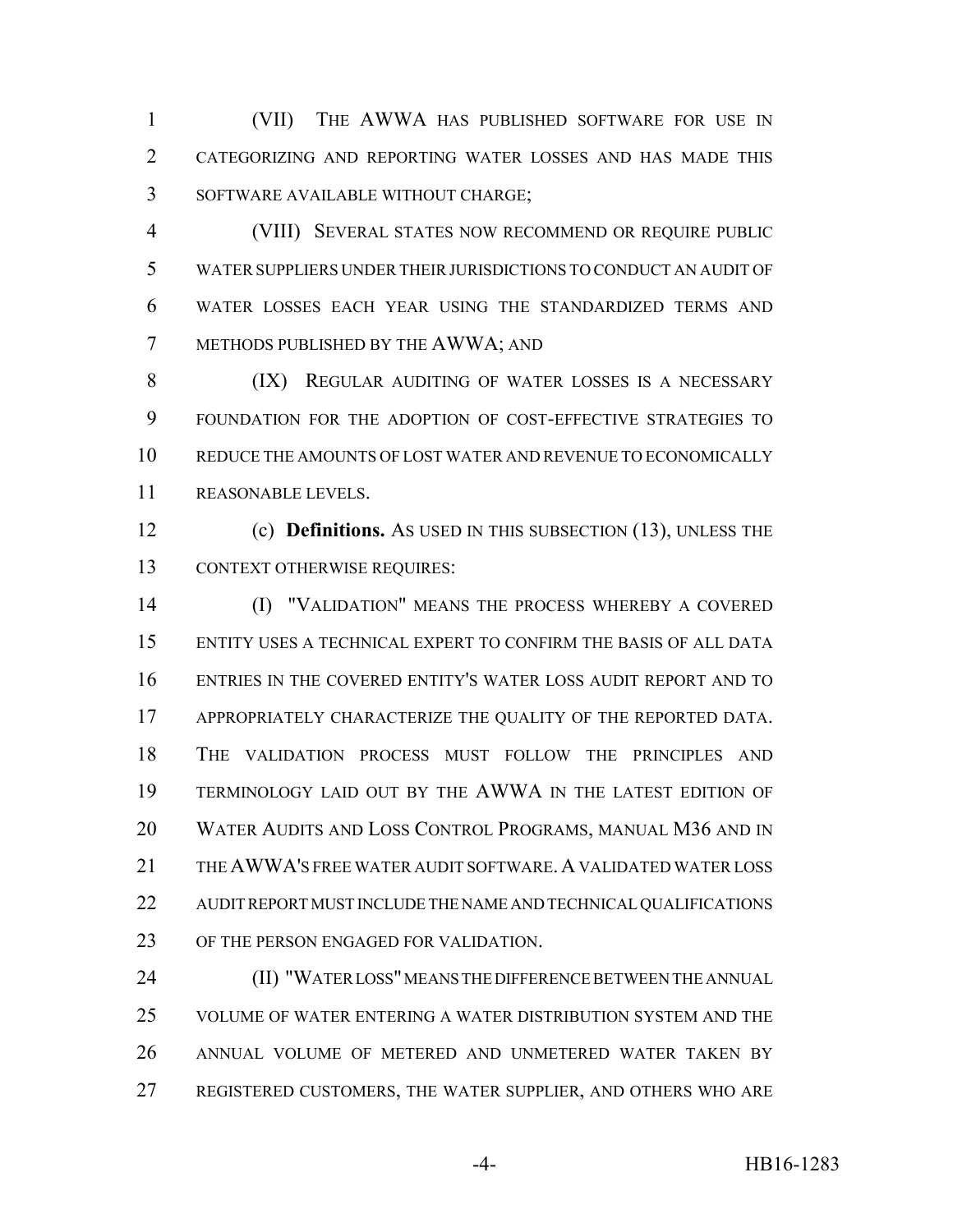IMPLICITLY OR EXPLICITLY AUTHORIZED TO DO SO. "WATER LOSS" INCLUDES THE ANNUAL VOLUMES LOST THROUGH ALL TYPES OF LEAKS, BREAKS, AND OVERFLOWS ON MAINS, SERVICE RESERVOIRS, AND SERVICE CONNECTIONS, UP TO THE POINT OF CUSTOMER METERING, IN ADDITION TO UNAUTHORIZED CONSUMPTION, ALL TYPES OF METERING INACCURACIES, AND SYSTEMIC DATA-HANDLING ERRORS.

 (d) **Water loss program requirements.** (I) NO LATER THAN JANUARY 1, 2018, THE BOARD SHALL ADOPT GUIDELINES FOR ALL OF THE FOLLOWING:

10 (A) THE CONDUCT OF STANDARDIZED WATER LOSS AUDITS BY COVERED ENTITIES IN ACCORDANCE WITH THE METHOD ADOPTED BY THE 12 AWWA IN THE MOST CURRENT EDITION OF WATER AUDITS AND LOSS CONTROL PROGRAMS, MANUAL M36 AND IN THE AWWA'S FREE WATER AUDIT SOFTWARE;

 (B) THE PROCESS FOR WATER LOSS AUDIT REPORT VALIDATION 16 PRIOR TO SUBMITTING THE REPORT TO THE BOARD;

 (C) THE TECHNICAL QUALIFICATIONS REQUIRED OF A PERSON TO ENGAGE IN VALIDATION;

 (D) THE CERTIFICATION REQUIREMENTS FOR A PERSON SELECTED BY A COVERED ENTITY TO PROVIDE VALIDATION OF ITS OWN WATER LOSS AUDIT REPORT;

 (E) THE METHOD OF SUBMITTING A WATER LOSS AUDIT REPORT TO 23 THE BOARD; AND

 (F) PROCEDURES FOR THE ACCEPTANCE OF WATER LOSS AUDIT REPORTS VOLUNTARILY SUBMITTED BY WATER SUPPLIERS THAT ARE NOT COVERED ENTITIES.

(II) THE BOARD SHALL UPDATE THE GUIDELINES ADOPTED

-5- HB16-1283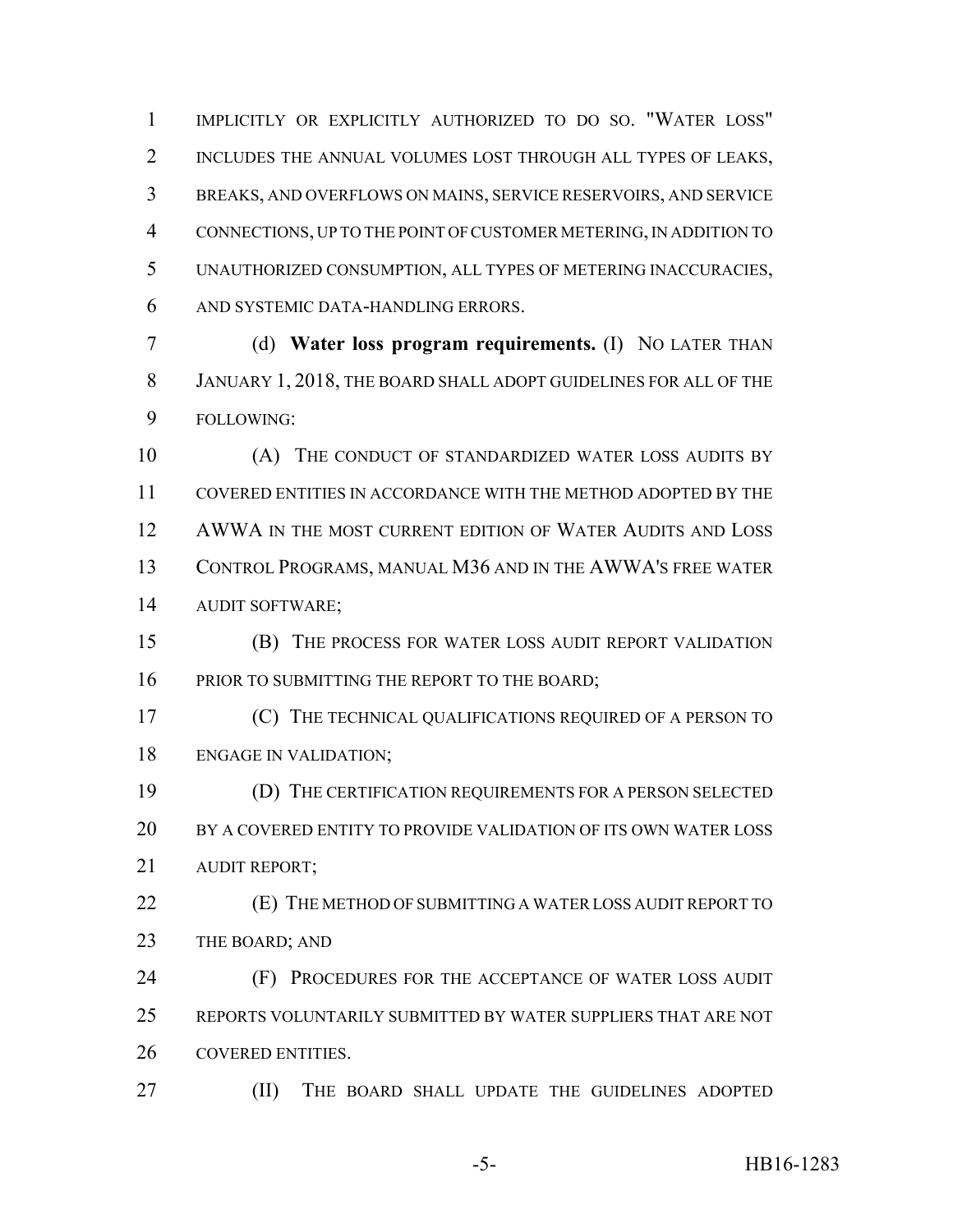PURSUANT TO SUBPARAGRAPH (I) OF THIS PARAGRAPH (d) NO LATER THAN SIX MONTHS AFTER THE RELEASE OF ANY SUBSEQUENT EDITIONS OF THE AWWA'S WATER AUDITS AND LOSS CONTROL PROGRAMS, MANUAL M36. (III) NO LATER THAN JUNE 30,2018, EACH COVERED ENTITY SHALL SUBMIT A COMPLETED AND VALIDATED WATER LOSS AUDIT REPORT FOR THE PREVIOUS CALENDAR YEAR AS PRESCRIBED BY THE BOARD PURSUANT TO SUBPARAGRAPH (I) OF THIS PARAGRAPH (d). FOR REPORTS SUBMITTED IN SUBSEQUENT YEARS, EACH COVERED ENTITY SHALL SUBMIT A COMPLETED AND VALIDATED WATER LOSS AUDIT REPORT COVERING THE PREVIOUS CALENDAR YEAR ON OR BEFORE JUNE 30.

 (IV) EACH WATER LOSS AUDIT REPORT SUBMITTED TO THE BOARD 12 MUST BE ACCOMPANIED BY INFORMATION, IN A FORM SPECIFIED BY THE BOARD, IDENTIFYING STEPS TAKEN IN THE PRECEDING YEAR TO REDUCE THE VOLUME OF WATER LOSSES.

 (V) AT LEAST ONE OF THE FOLLOWING EMPLOYEES OF A COVERED ENTITY SHALL ATTEST TO EACH WATER LOSS AUDIT SUBMITTED TO THE BOARD:

### 18 (A) THE CHIEF FINANCIAL OFFICER;

- (B) THE CHIEF ENGINEER; OR
- **(C)** THE GENERAL MANAGER.

 (VI) THE BOARD SHALL DEEM INCOMPLETE AND RETURN TO THE COVERED ENTITY ANY FINAL WATER LOSS AUDIT REPORT FOUND BY THE BOARD TO BE INCOMPLETE, NOT VALIDATED, UNATTESTED, OR INCONGRUENT WITH KNOWN CHARACTERISTICS OF WATER SYSTEM OPERATIONS. A COVERED ENTITY SHALL RESUBMIT A COMPLETED WATER LOSS AUDIT REPORT WITHIN NINETY DAYS AFTER THE BOARD RETURNS A 27 SUBMISSION UNDER THIS SUBPARAGRAPH (VI).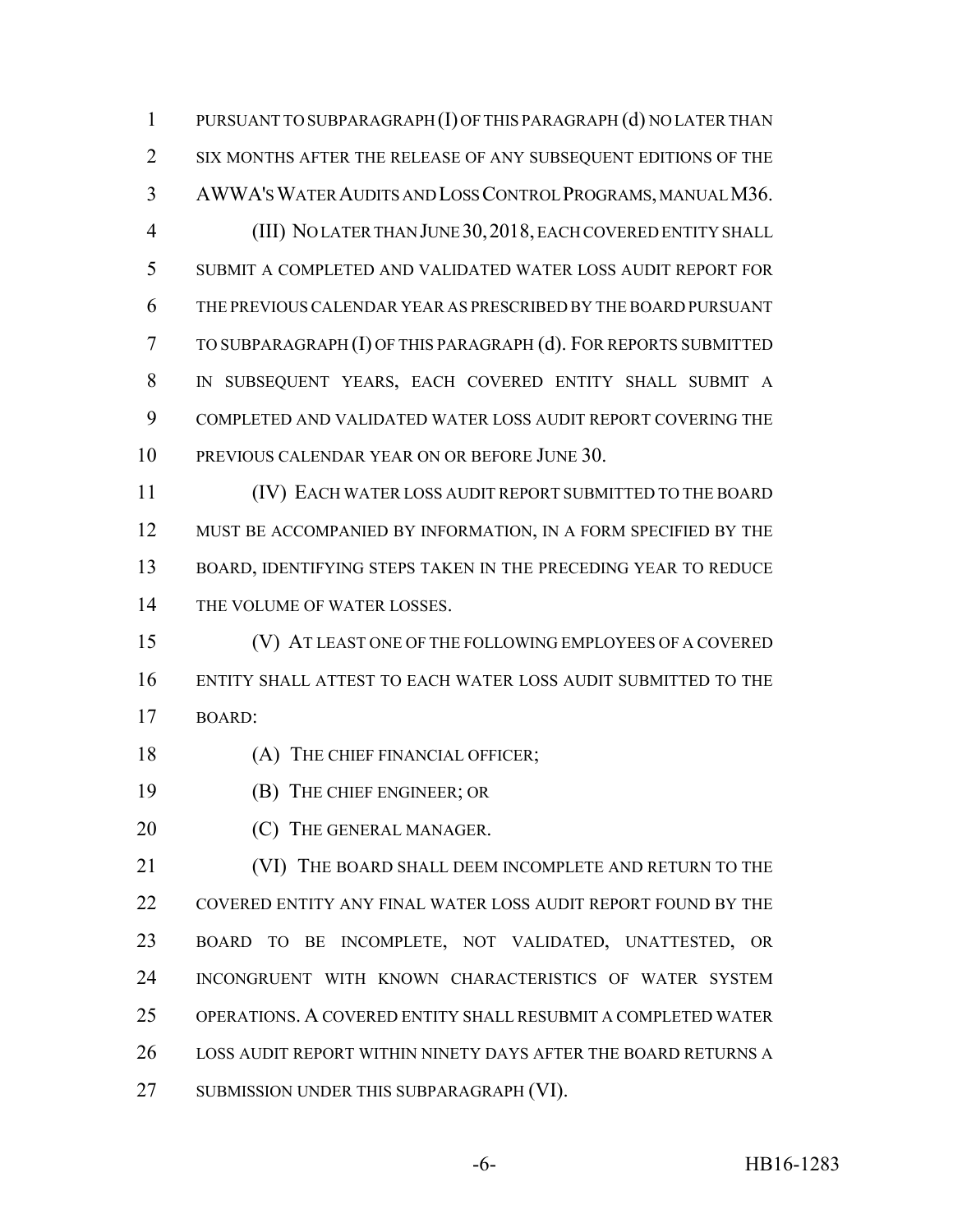(VII) VALIDATED WATER LOSS AUDIT REPORTS ARE PUBLIC RECORDS AS DEFINED IN SECTION 24-72-202 (6), C.R.S.

 (VIII) NO SOONER THAN JANUARY 1, 2020, AND NO LATER THAN JULY 1, 2021, THE BOARD, HAVING TAKEN VALIDATED WATER LOSS REPORTS INTO CONSIDERATION, SHALL ADOPT GUIDELINES THAT ESTABLISH A SCORE THAT A COVERED ENTITY'S VALIDATED AUDIT REPORT SHOULD ATTAIN.

 (e) **Technical and financial assistance.** USING MONEY AVAILABLE IN THE WATER EFFICIENCY GRANT PROGRAM CASH FUND 10 CREATED IN SUBSECTION (12) OF THIS SECTION, THE BOARD MAY:

 (I) AWARD GRANTS TO COVERED ENTITIES IN FISCAL YEARS 2017-18 AND 2018-19 FOR THE PURPOSE OF PROCURING WATER LOSS AUDIT REPORT VALIDATION ASSISTANCE; AND

 (II) CONTRIBUTE TOWARDS PROCURING WATER LOSS AUDIT VALIDATION ASSISTANCE FOR COVERED ENTITIES AND PROVIDE TECHNICAL TRAINING AND ASSISTANCE TO GUIDE COVERED ENTITIES' WATER LOSS DETECTION PROGRAMS, INCLUDING METERING TECHNIQUES, PRESSURE MANAGEMENT TECHNIQUES, CONDITION-BASED ASSESSMENT TECHNIQUES FOR TRANSMISSION AND DISTRIBUTION PIPELINES, AND UTILIZATION OF PORTABLE AND PERMANENT WATER LOSS DETECTION DEVICES.

 **SECTION 3.** In Colorado Revised Statutes, 37-95-107.8, **add** (2) (d) as follows:

 **37-95-107.8. Creation and administration of drinking water revolving fund - repeal.** (2) (d) (I) NOTWITHSTANDING ANY OTHER PROVISION OF LAW, THE STATE TREASURER SHALL TRANSFER ONE HUNDRED FIFTY THOUSAND DOLLARS FROM THE UNOBLIGATED BALANCE OF THE DRINKING WATER REVOLVING FUND TO THE WATER EFFICIENCY